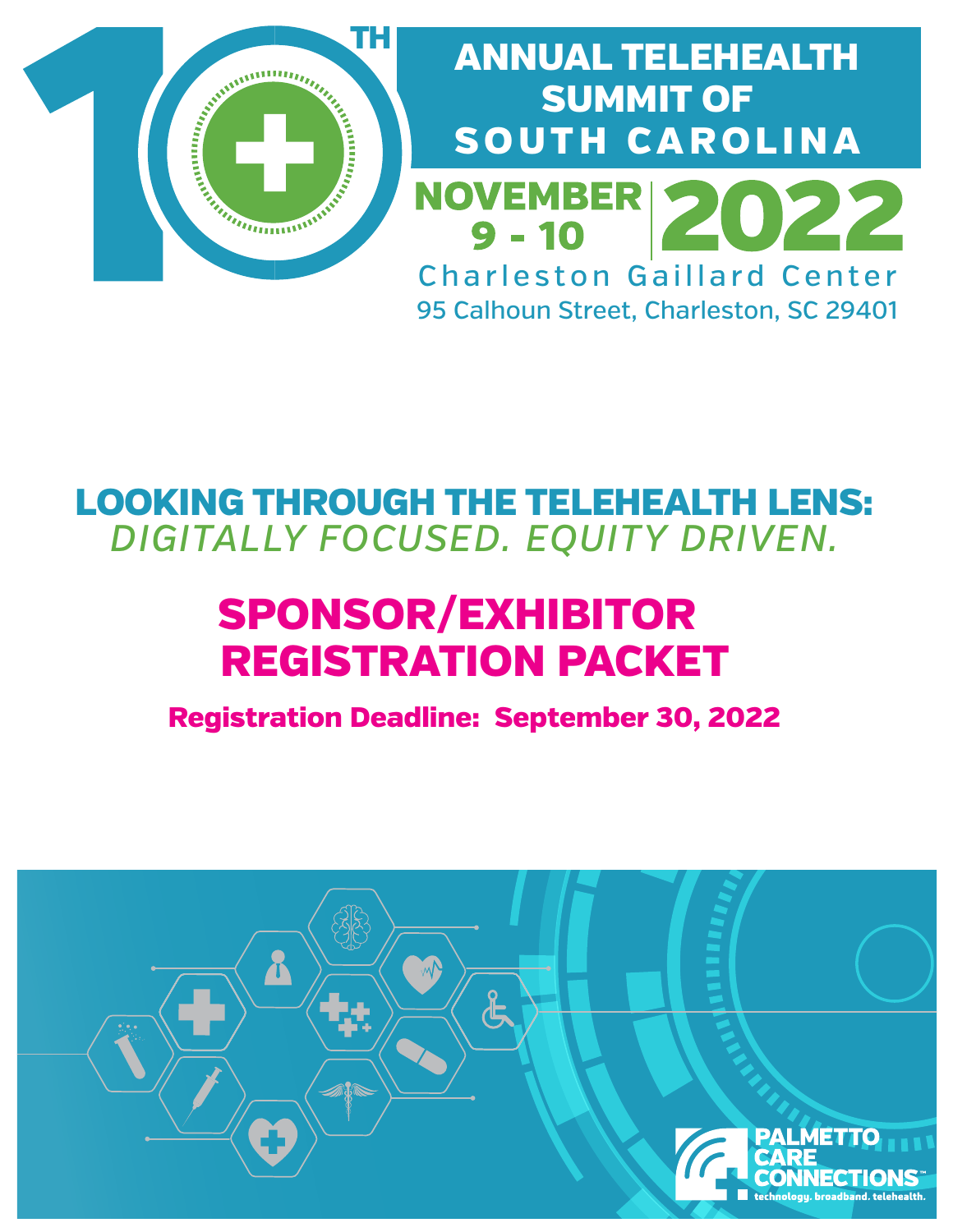

## SPONSORSHIP OPPORTUNITIES

| Diamond \$7500                                      | <b>Platinum \$5000</b>                                                   | <b>Gold \$3500</b>                                  | <b>Silver \$2500</b>                                                   | <b>Bronze \$1750</b>                                       |
|-----------------------------------------------------|--------------------------------------------------------------------------|-----------------------------------------------------|------------------------------------------------------------------------|------------------------------------------------------------|
| 5 Complimentary<br>Registrations                    | 4 Complimentary<br>Registrations                                         | 3 Complimentary<br>Registrations                    | 2 Complimentary<br>Registrations                                       | 1 Complimentary<br>Registration                            |
| 1 Exhibit Table                                     | 1 Exhibit Table                                                          | 1 Exhibit Table                                     | 1 Exhibit Table                                                        | 1 Exhibit Table                                            |
| in Summit Program                                   | 1 Full Page Advertisement 1 Full Page Advertisement<br>in Summit Program | 1/2 Page Advertisement<br>in Summit Program         | 1/4 Page Advertisement<br>in Summit Program                            | Logo placement in<br>Summit Program                        |
| Logo on Website,<br>Newsletter, and<br>Social Media | Logo on Website,<br>Newsletter, and<br>Social Media                      | Logo on Website,<br>Newsletter, and<br>Social Media | Name Listed on Website.<br>Newsletter, and<br>Social Media             | Name Listed on Website.<br>Newsletter, and<br>Social Media |
| Pre and Post Event<br><b>Attendee List</b>          | Pre and Post Event<br><b>Attendee List</b>                               | Pre and Post Event<br>Attendee List                 | Pre and Post Event<br><b>Attendee List</b>                             | <b>Pre and Post Event</b><br>Attendee List                 |
| Logo Prominently<br><b>Displayed</b><br>at Summit   | Logo Prominently<br>Displayed<br>at Summit                               | Logo placed by<br>beverages during<br>the Summit    | <b>Promotion of Company</b><br>as a Sponsor of 1<br>Summit Scholarship |                                                            |
| Name Listed on<br><b>Summit Tote Bag</b>            | Name Listed on<br>Summit Tote Bag                                        |                                                     |                                                                        |                                                            |
| SWAG Item in<br><b>Summit Tote Bag</b>              | SWAG Item in<br>Summit Tote Bag                                          |                                                     |                                                                        |                                                            |
| Sponsor Spotlight in<br><b>PCC's Newsletter</b>     |                                                                          |                                                     |                                                                        |                                                            |
| Logo displayed on<br>mobile app                     |                                                                          |                                                     |                                                                        |                                                            |
| <b>VIP dinner</b><br>with PCC's CEO                 |                                                                          |                                                     |                                                                        |                                                            |

| <b>Networking Reception</b>                                                                    | <b>Snack Sponsor</b>                                                               | <b>Awards Ceremony</b>           |
|------------------------------------------------------------------------------------------------|------------------------------------------------------------------------------------|----------------------------------|
| <b>Sponsor \$5000</b>                                                                          | \$2500                                                                             | <b>Sponsor \$2000</b>            |
| [3 Available]                                                                                  | [2 Available]                                                                      | [1 Available]                    |
| 2 Complimentary                                                                                | 1 Complimentary                                                                    | 1 Complimentary                  |
| <b>Registrations</b>                                                                           | Registrations                                                                      | Registration                     |
| 1 Exhibit Table at the<br>Summit and 1 Exhibit<br>Table at the<br><b>Networking Recepition</b> | 1 Exhibit Table at the<br>Summit and Logo<br>placed by snacks<br>during the breaks | 1 Exhibit Table at<br>the Summit |
| Logo placement in                                                                              | Logo placement in                                                                  | Logo placement in                |
| <b>Summit Program</b>                                                                          | Summit Program                                                                     | <b>Summit Program</b>            |
| Logo on Event Signage                                                                          | Logo on Event Signage                                                              | Logo on Event Signage            |
| <b>Pre and Post Event</b>                                                                      | <b>Pre and Post Event</b>                                                          | <b>Pre and Post Event</b>        |
| Attendee List                                                                                  | Attendee List                                                                      | Attendee List                    |

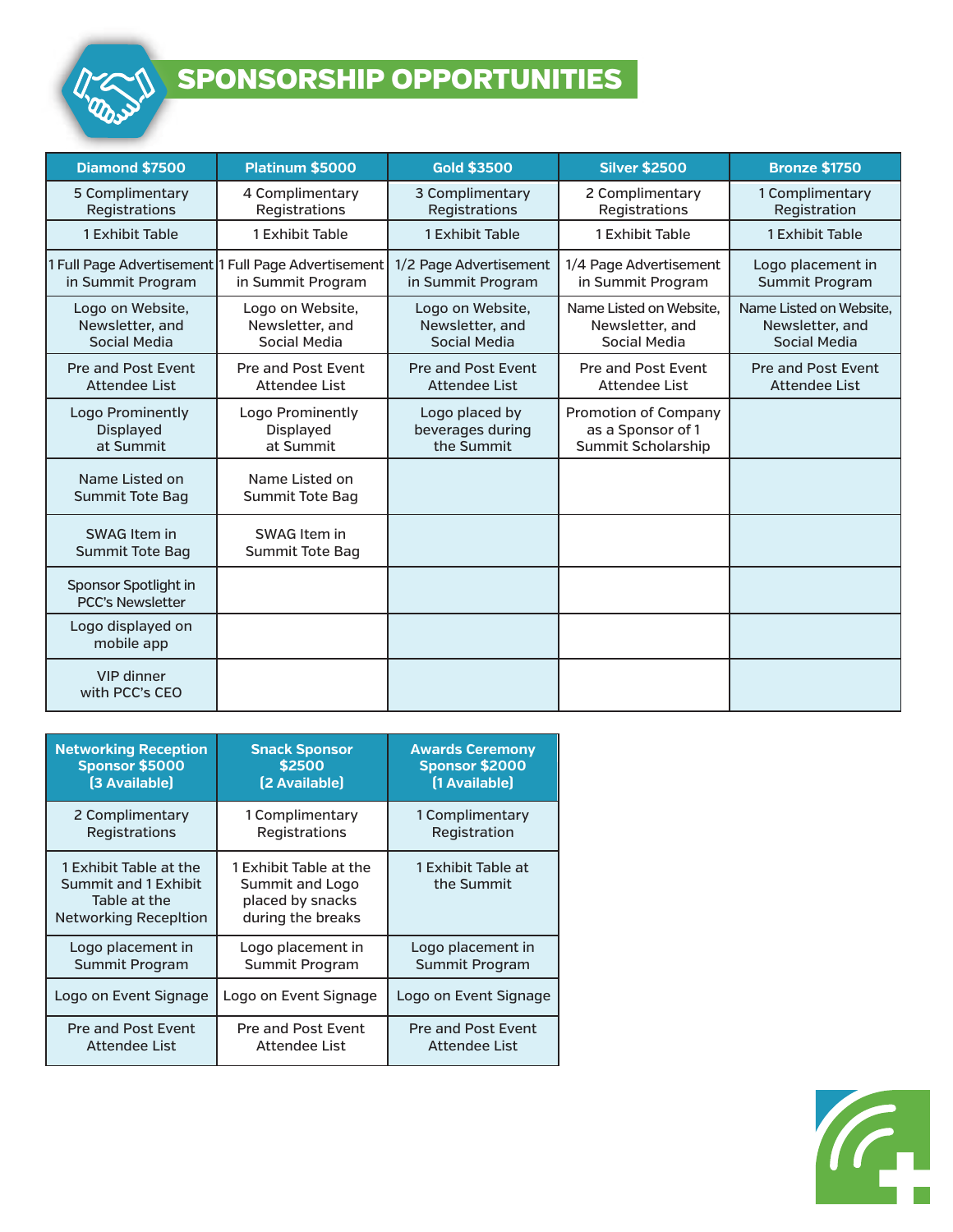

#### Who Will Be There?

Palmetto Care Connections (PCC) is expecting about 300 Healthcare Administrators, Physicians, Nurses, Legal Advisors, Office Managers, Social Workers, Technology Directors, Program Managers, Medical Directors, CEOs, CIOs, COOs, and more to attend the Telehealth Summit!

#### Save the Date

November 9 - 10, 2022 Charleston Gaillard Center, 95 Calhoun Street, Charleston, SC 29401



#### How to Register

Sponsors may register online at www.palmettocareconnections.org. The registration deadline is **September 30, 2022**.

Make checks payable and mail to: Palmetto Care Connections ATTN: Summit Planning Committee 1880 Main Highway Bamberg, SC 29003



### SPONSOR BENEFITS

#### Exhibit Table Assignment

Exhibit tables are 6 ft x 2.5 ft. Exhibit table numbers are assigned based on sponsorship levels and will be distributed after registration closes.

#### Ad Dimensions and Size:

Advertisements and logos can be uploaded in the online registration portal or emailed to summit@palmettocareconnections.org. Deadline **September 30, 2022**.

Full Page (Without Bleed) 7-1/8" w x 10" h 1/2 Page 7-1/8" w x 4-7/8" h 1/4 Page 3-5/8" w x 4-7/8" h

#### Logos

Acceptable formats: pdf, eps, ai, png or jpeg (hires if jpg or png).

#### SWAG Items

Diamond and Platinum Sponsors, send your SWAG items to be included in the conference tote bag to PCC by **October 14, 2022**. PCC is not responsible for the cost or design of these items.

#### Attendee List

The pre event attendee list will be distributed by October 24, 2022. The post even attendee list will be distributed on November 10, 2022 after the event.